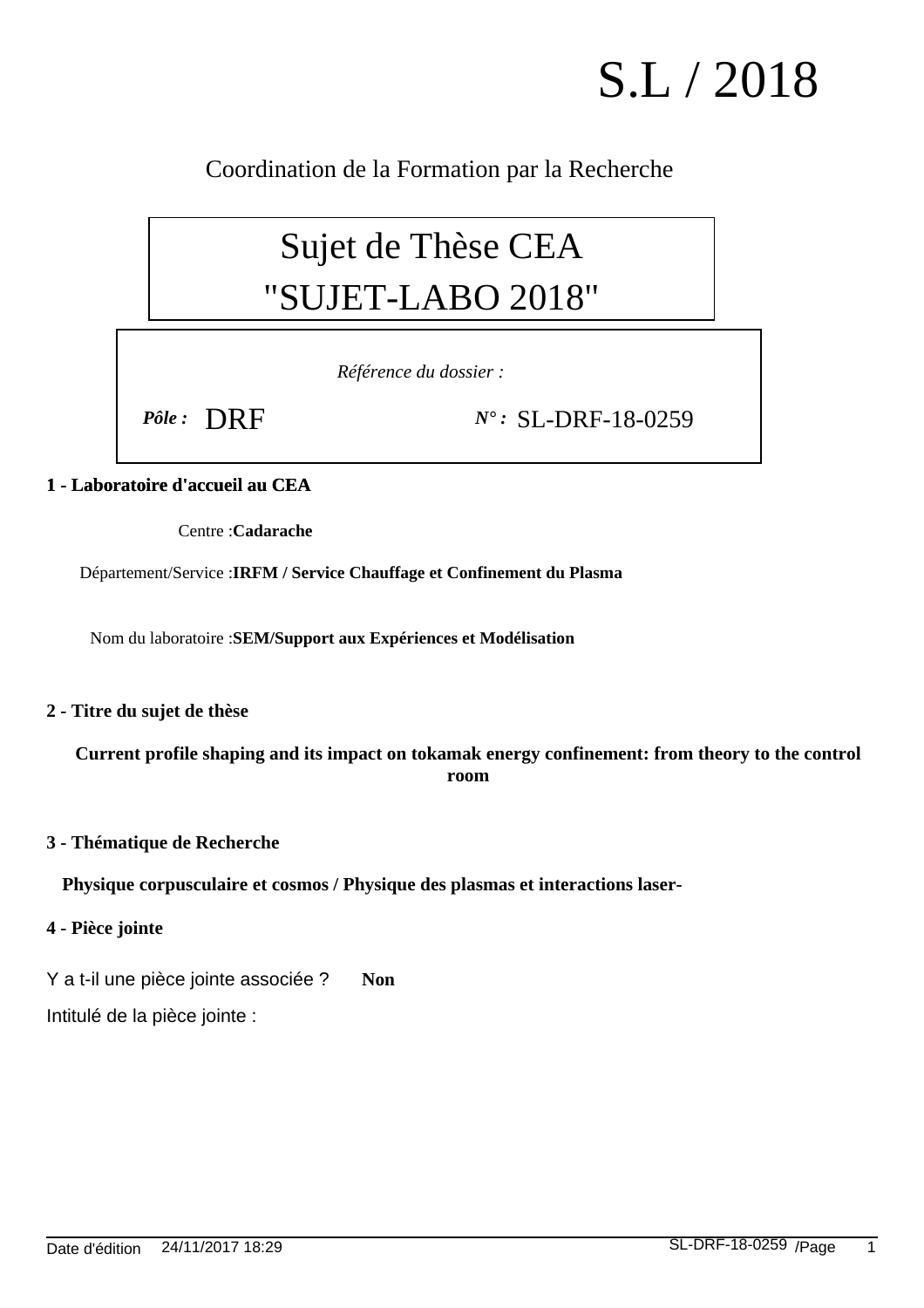### **5 - Résumé**

In a tokamak plasma, the current profile impacts strongly the turbulent transport, therefore the energy content. Maximizing the energy, hence the D-T fusion rate, is at the heart of research on fusion by magnetic confinement. Current profile is the easiest plasma parameter that can be shaped from the tokamak control room using external magnetic field coils as well as electromagnetic waves. To shape in real time the current profile, improved first principle based turbulent transport codes are needed. Since 2017, for the first time, a neural network regression of a quasilinear transport code is now available and integrated in a real time control suite.

The PhD student will apply these novel tools to

1) reproduce well diagnosed experimental current ramp up of the world largest tokamak, JET

2) validate the embedded turbulence code with respect to nonlinear codes over the, rarely explored, parametric domain of a current ramp up.

The iteration between first principle physics and experiment modelling will be carried out until convergence. Then, on the WEST tokamak, in Cadarache, experiments will be designed and realized in order to optimize and control the current profile shape leading to improved plasma performances.

#### **6 - Exposé du sujet**

In a tokamak plasma, the current profile impacts strongly the turbulent transport and therefore the energy content. Moreover, the achieved temperature backreacts on the current through a modified resistivity. Maximizing the energy content and hence D-T fusion rate, is at the heart of research on fusion by magnetic confinement. Current profile is the easiest plasma parameter that can be shaped from the tokamak control room. It can be shaped using either external magnetic field coils and/or electromagnetic waves. To shape in real time the current profile, improved first principle based turbulent transport codes have to be embedded in real time controllers.

Since 2017, for the first time, a 9D neural network regression of a first principle transport code, QuaLiKiz, is available [Bourdelle physics of plasmas 2007, Citrin plasma Phys. and controlled fusion 2017,

VanDePlassche EPS conference2017] and integrated in a real time control suite, RAPTOR [Felici, Citrin et al submitted 2017].

On the other hand, well diagnosed JET (world's largest tokamak, UK) plasma current ramp up [Voitsekhovitch plasma Phys. and controlled fusion 2010, Mailloux EPS conference 2012] are available to test the validity of the model.

Moreover the physics embedded in the gyrokinetic quasilinear turbulent transport code, QuaLiKiz, has recently successfully reproduced heat, particle and angular momentum transport of JET high confinement mode at high plasma current [Citrin plasma Phys. and controlled fusion 2017, Breton EPS conference 2017] as well as of ohmic heated pulses up to the boundary of the confined plasma [BourdelleEPS conference 2017].

From this state of the art tools and data, the PhD student will:

1. challenge QuaLiKiz embedded physics; indeed colder plasmas with a widely varying plasma current are rarely modelled with first principle codes. To validate QuaLiKiz's turbulent fluxes, the nature of the turbulence in these regimes will be studied thanks to gyrokinetic nonlinear codes, GENE or GKW. The goal being to reproduce well diagnosed JET current ramp up experiments. This part of the PhD work might lead to the discovery of new turbulence regimes and/or might lead to the revision of the state-of-the-art plasma resistivity estimation, which might actually be affected by the turbulence.

2. use QuaLiKiz neural network regression, or a revision of it if found necessary, inside RAPTOR, and design future WEST experiments, at the CEA Cadarache. The plasma scenario design will focus on the current profile optimization in order to optimize the turbulent transport / current profile interplay, hence maximize the energy content. Such experiments will then be realized on WEST.

This PhD work will be carried in collaboration with DIFFER in the Netherlands, where the neural network regression of QuaLiKiz and RAPTOR are developed. At CEA Cadarache the expertise is on the first principle turbulent transport code QuaLiKiz and on tokamak operation with WEST on site. The nonlinear modelling will be done in collaboration with Aix Marseille University and the Max Planck Institute in Garching, Germany.